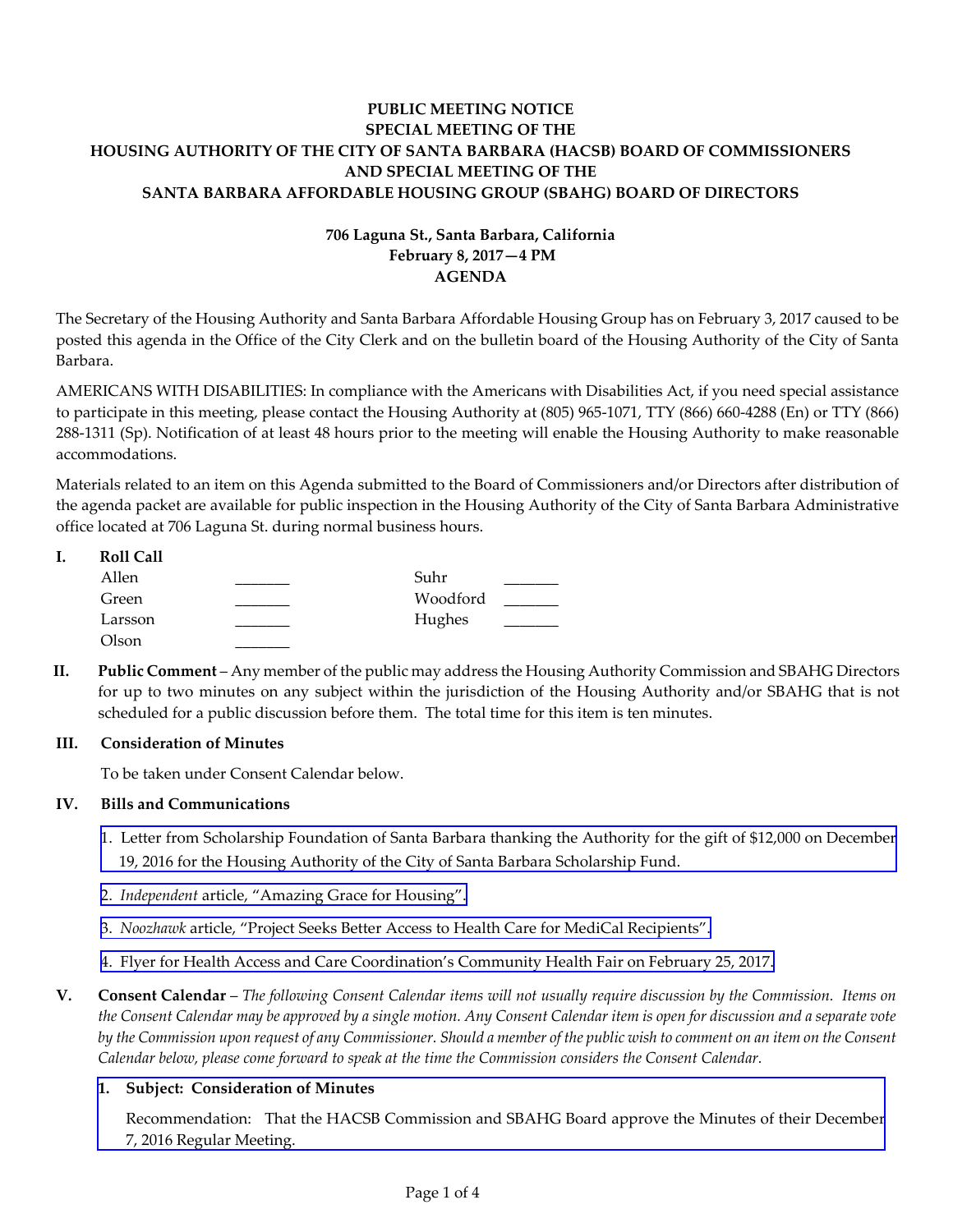## **2. Subject: Expenditures October 2016**

[Recommendation:](http://hacsb.org/download/meetings_2017/items_special_meeting/02_february/item_V_III_2017_02_08.pdf) That the Commission approve costs incurred and payments made for the month of October, 2016

### **3. Subject: Expenditures November 2016**

[Recommendation:](http://hacsb.org/download/meetings_2017/items_special_meeting/02_february/item_V_III_2017_02_08.pdf) That the Commission approve costs incurred and payments made for the month of November, 2016

# **4. Subject: Ratification of Contract Award to CFPI Landscape and Vegetation Services, Inc. for Landscaping Improvements at 219‐231 Meigs Road**

[Recommendation:](http://hacsb.org/download/meetings_2017/items_special_meeting/02_february/item_V_IV_2017_02_08.pdf) That the SBAHG Board of Directors: (1) ratify the Executive Director's award and execution of a purchase order with CFPI Landscape and Vegetation Services Inc. in the amount of \$55,336 for landscape improvements to the Authority property located at 219‐231 Meigs Road; (2) authorize the Executive Director, or his designee, to approve up to \$11,067 (20% of the base amount) in additional expenses to cover any cost increases resulting from change orders for work not anticipated or covered by the contract; and (3) note that the cost of this project is anticipated to be funded from SBAHG Reserves.

## **5. Subject: Investment Report for the Quarter Ended December 31, 2016**

[Recommendation:](http://hacsb.org/download/meetings_2017/items_special_meeting/02_february/item_V_V_2017_02_08.pdf) That the Commission review and order filed the quarterly investment report for quarter ended December 31, 2016.

### **VI. Report of Executive Director**

### **1. Subject: Commissioner Resource Notebook**

Recommendation: That the Commission receive a comprehensive resource notebook prepared by staff to be used as a reference guide.

## **2. Subject: Quarterly Spotlight – Section 8 Payment Standards**

 Recommendation: That the Commission receive a presentation on the Housing Authority's Section 8 Payment Standards. For information only.

## **3. Subject: 2017 NAHRO Legislative Conference Attendance**

[Recommendation:](http://hacsb.org/download/meetings_2017/items_special_meeting/02_february/item_VI_III_2017_02_08.pdf) That the Commission Authorize Rob Fredericks, Commissioner Allen and Vice‐Chair Woodford to attend the National Association of Housing and Redevelopment Officials (NAHRO) 2017 Legislative Conference to be held in Arlington, VA (just outside Washington D.C.) March 26 to March 28, 2017.

## 4. Subject: Ratification Of Appointment of Commissioner Don Olson to the City's Newly Constituted Housing  **Task Force**

[Recommendation:](http://hacsb.org/download/meetings_2017/items_special_meeting/02_february/item_VI_IV_2017_02_08.pdf) That the Commission ratify Chair Hughes' appointment of Commissioner Don Olson as the Housing Authority representative to the City's new Housing Task Force formed to study issues surrounding the Average Unit Density Incentive Program and to provide recommendations to the City Council on possible changes for improvement of the program.

## **5. Subject: Amendments to Internal Policy for Granting Funds to Community Organizations**

[Recommendation:](http://hacsb.org/download/meetings_2017/items_special_meeting/02_february/item_VI_V_2017_02_08.pdf) That the Commission review and approve the Authority's amendments to internal guidance document related to the granting of funds to community organizations.

#### **6. Subject: Discussion on Serving Moderate Income Households**

[Recommendation:](http://hacsb.org/download/meetings_2017/items_special_meeting/02_february/item_VI_VI_2017_02_08.pdf) That the Commission have a discussion with staff to review the potential of serving higher income households, up to moderate income, as a policy to address the need for affordable workforce housing in the city of Santa Barbara.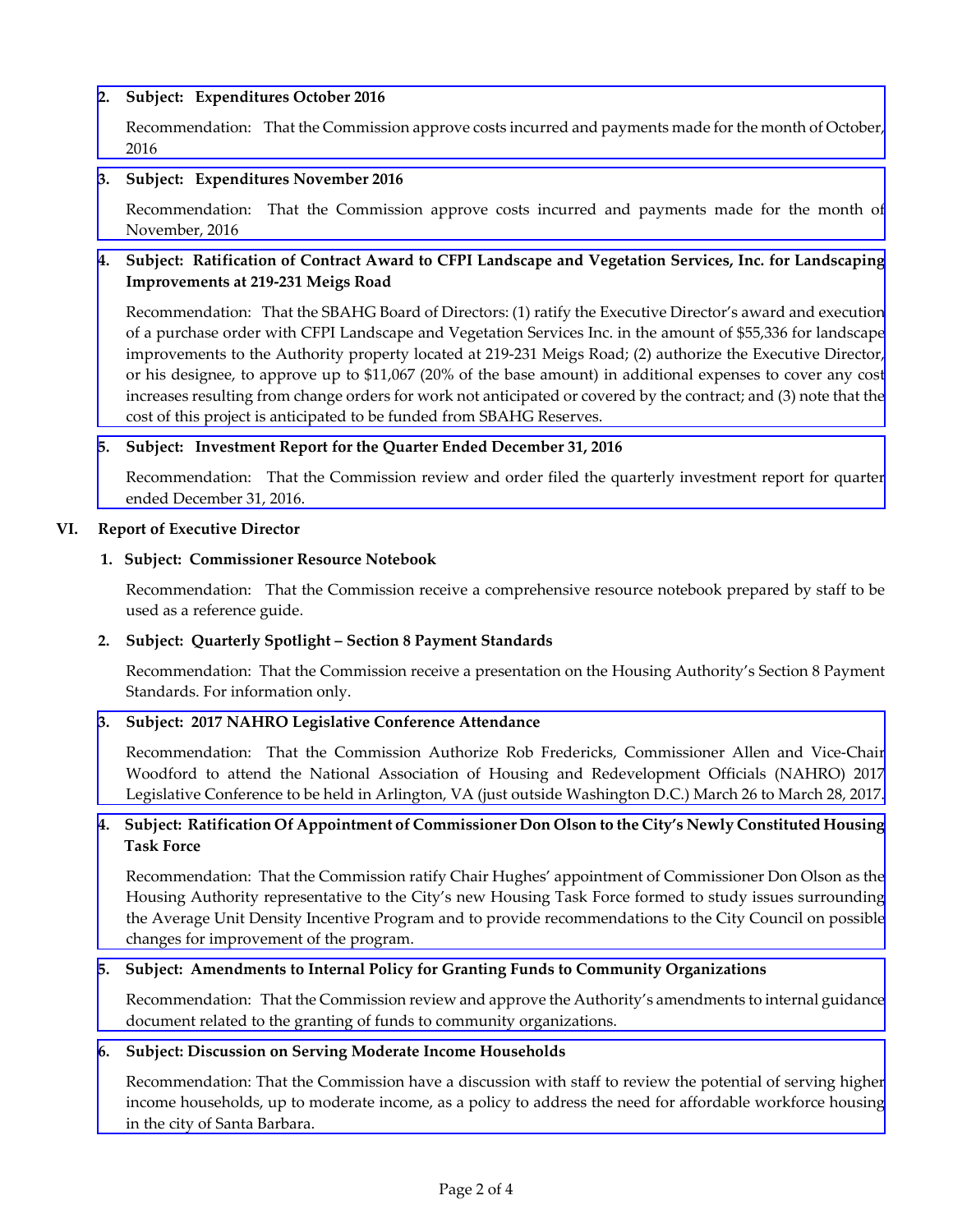## **7. Subject: Development Project Update**

[Recommendation:](http://hacsb.org/download/meetings_2017/items_special_meeting/02_february/item_VI_VII_2017_02_08.pdf) That the Commission receive a report on potential and pending development projects. No action is necessary. This is a periodic report provided for information only.

### **VII. Treasurer's Report**

## **1. Subject: Approval of Quarterly Financial Statements for the Quarter Ended December 31, 2016**

[Recommendation:](http://hacsb.org/download/meetings_2017/items_special_meeting/02_february/item_VII_I_2017_02_08.pdf) That the Commission review and order filed the quarterly financial statements for the quarter ended December 31, 2016.

### *Santa Barbara Affordable Housing Group:*

## **2. Subject: Approval of Quarterly Financial Statements for the Quarter Ended December 31, 2016**

[Recommendation:](http://hacsb.org/download/meetings_2017/items_special_meeting/02_february/item_VII_II_2017_02_08.pdf) That the Board review and order filed the quarterly financial statements for the quarter ended December 31, 2016.

**3. Subject: Resolution Approving Consolidated Operating Budget for All Housing Authority Programs for the Fiscal Year Ending March 31, 2018**

[Recommendation:](http://hacsb.org/download/meetings_2017/items_special_meeting/02_february/item_VII_III_2017_02_08.pdf) That the Commission adopt a resolution approving the Authority's proposed consolidated operating budget for the fiscal year ending March 31, 2018.

### *Santa Barbara Affordable Housing Group:*

4. **Subject: Approval of Operating Budget for Santa Barbara Affordable Housing Group for the Fiscal Year ending March 31, 2018**

[Recommendation:](http://hacsb.org/download/meetings_2017/items_special_meeting/02_february/item_VII_IV_2017_02_08.pdf) That the Board approve the proposed operating budget for the fiscal year ending March 31, 2018.

#### **VIII. Committee Reports** ‐ None

#### **IX. Unfinished Business** – None

#### **X. New Business**

# 1. Subject: Public Hearing and Resolution Approving an Amended and Fully Restated Low Income Housing **Tax Credit Admissions and Continued Occupancy Policy**

 [Recommendation:](http://hacsb.org/download/meetings_2017/items_special_meeting/02_february/item_X_I_2017_02_08.pdf) That the Commission: (1) hold a public hearing and take public comment on an amended and fully restated Admissions and Continued Occupancy Policy for its Low Income Housing Tax Credit program; and (2) adopt a resolution approving said Policy.

# 2. Subject: Public Hearing on Proposed Amendments to Chapter 12 of the Housing Authority's Admissions **and Continued Occupancy Policy for its Non‐HUD Housing Program and Resolution Approving Said Amendments**

 [Recommendation:](http://hacsb.org/download/meetings_2017/items_special_meeting/02_february/item_X_II_2017_02_08.pdf) That the Commission: (1) hold a public hearing and take public comment on proposed amendments to Chapter 12 of the Authority's Admissions and Continued Occupancy Policy for its Non‐HUD Housing program; and (2) adopt a resolution approving said amendments to the Policy.

#### **3. Subject: Resolution Approving Amendments to the Authority's Bylaws**

[Recommendation:](http://hacsb.org/download/meetings_2017/items_special_meeting/02_february/item_X_III_2017_02_08.pdf) That the Commission adopt a resolution approving amendments to the Housing Authority's Bylaws.